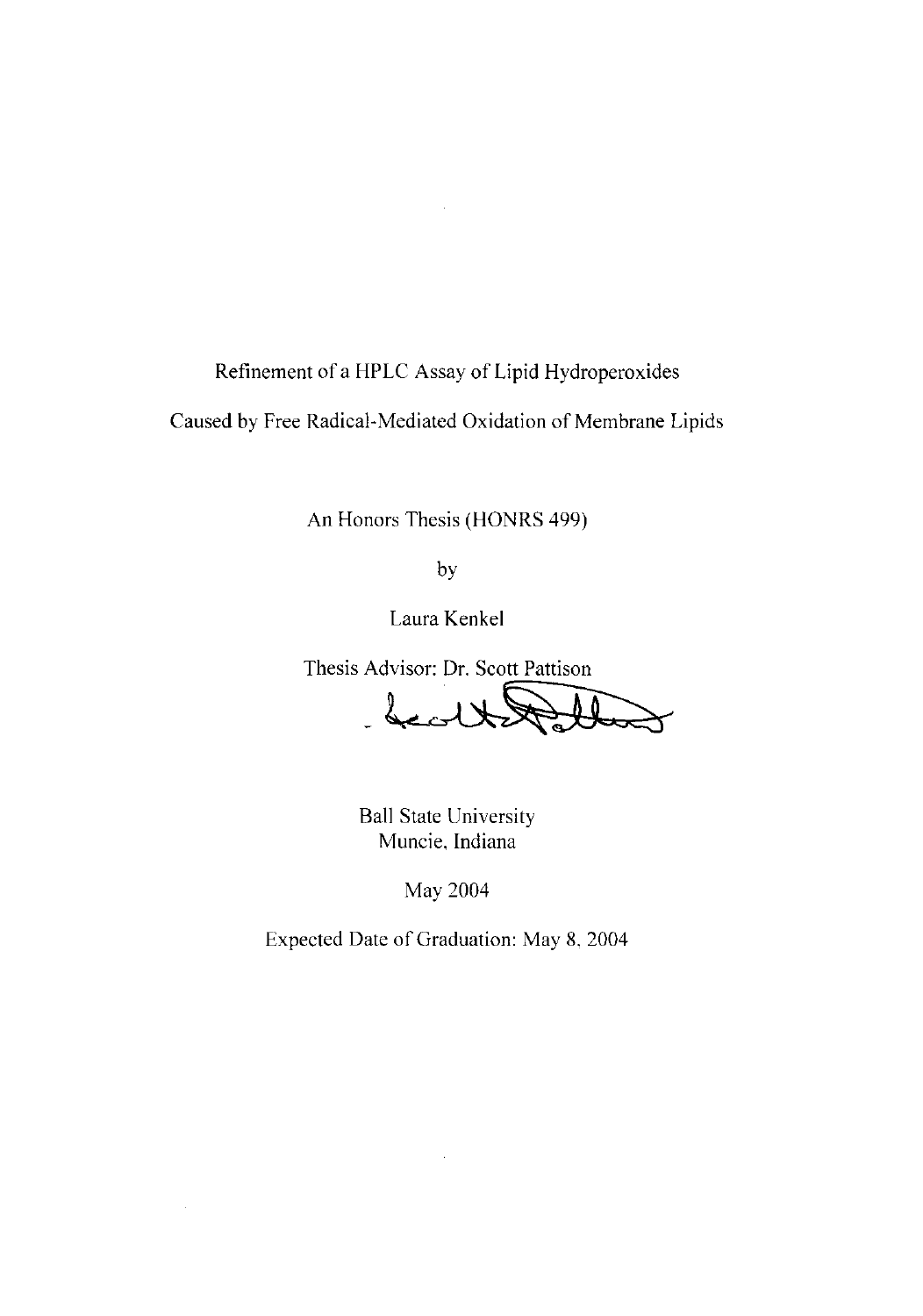| <b>Table of Contents</b> | $\mathcal{E} \rho \mathcal{E}$ .<br>$\mathbb{Z}/h$ and $\mathbb{Z}$<br>$\mathcal{F}(\mathcal{I}^{\infty})$<br>2011年1月<br>$\chi_{\rm{max}}=2.02$ .<br>2000年<br>$\therefore \exists \in$ |  |
|--------------------------|----------------------------------------------------------------------------------------------------------------------------------------------------------------------------------------|--|
|                          |                                                                                                                                                                                        |  |
|                          |                                                                                                                                                                                        |  |
|                          |                                                                                                                                                                                        |  |
|                          |                                                                                                                                                                                        |  |
|                          |                                                                                                                                                                                        |  |
|                          |                                                                                                                                                                                        |  |

 $\mathcal{L}^{\text{max}}_{\text{max}}$  , where  $\mathcal{L}^{\text{max}}_{\text{max}}$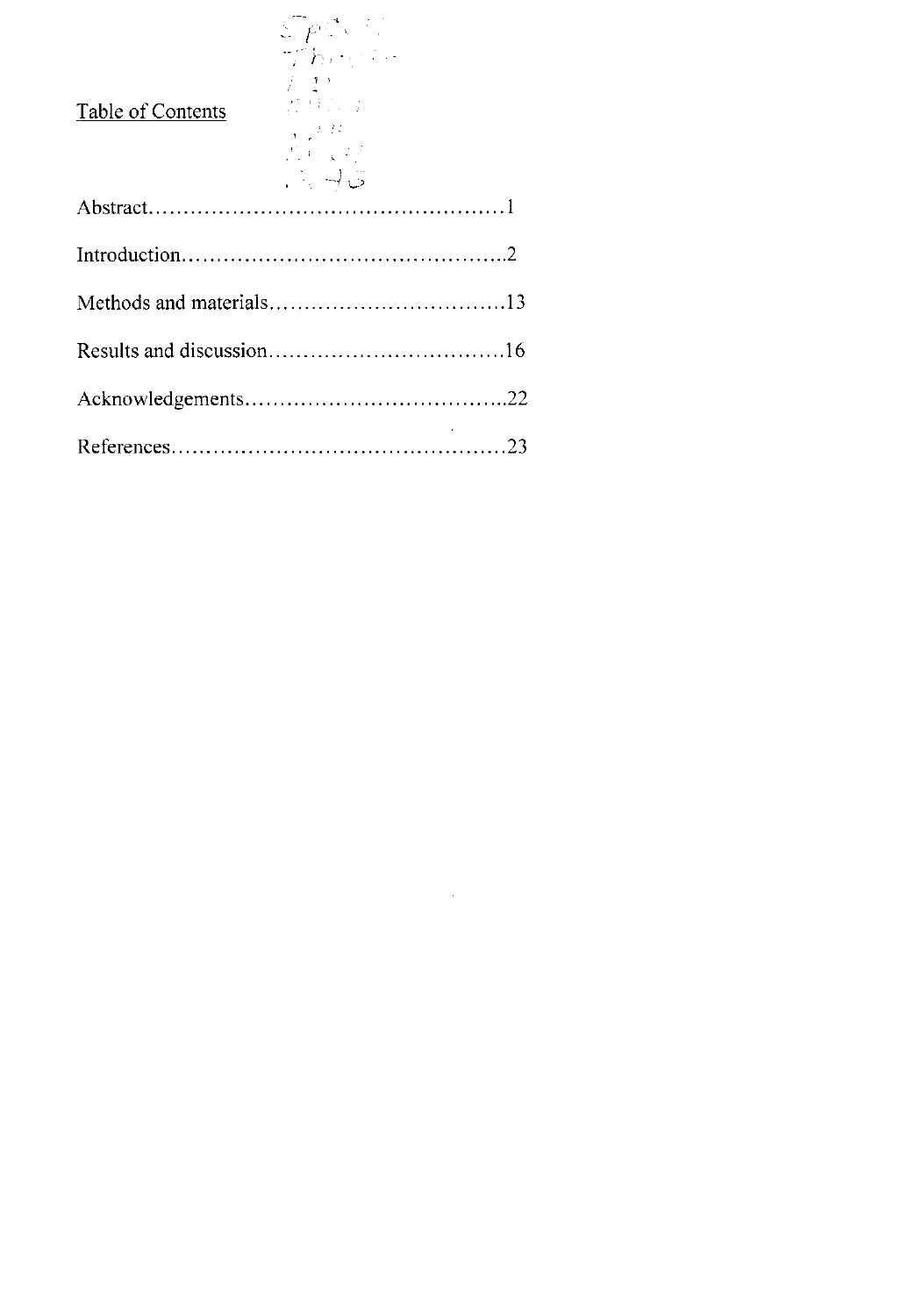## **Abstract**

A sensitive and easy-to-use HPLC assay that measures the amount of free radicalmediated oxidation of membrane lipids is refined. A reaction that models the effects of free radical oxidation on cell membrane lipids is used. The rate of the reaction between diphenyl-l-pyrenylphosphine (DPPP) and tert-butylhydroperoxide (tBuOOH; a model compound for peroxidized lipids) is detected by measuring the amount of fluorescent DPPPO. The levels of two catalysts, pyridine and iron (III), are adjusted so that the reaction they catalyze is complete within approximately one minute, with a goal of extrapolating back to reaction conditions that would be conducive to completion within one second. Samples of the reacting solution are injected into an HPLC machine, bypassing the column in favor of a spectrofluorometer.

Key words: free radical-mediated oxidation. lipid hydroperoxide, diphenyl-lpyrenylphosphine (DPPP), high pressure liquid chromatography (HPLC), membrane lipid, tert-butylhydroperoxide (tBuOOH). pyridine, iron (III).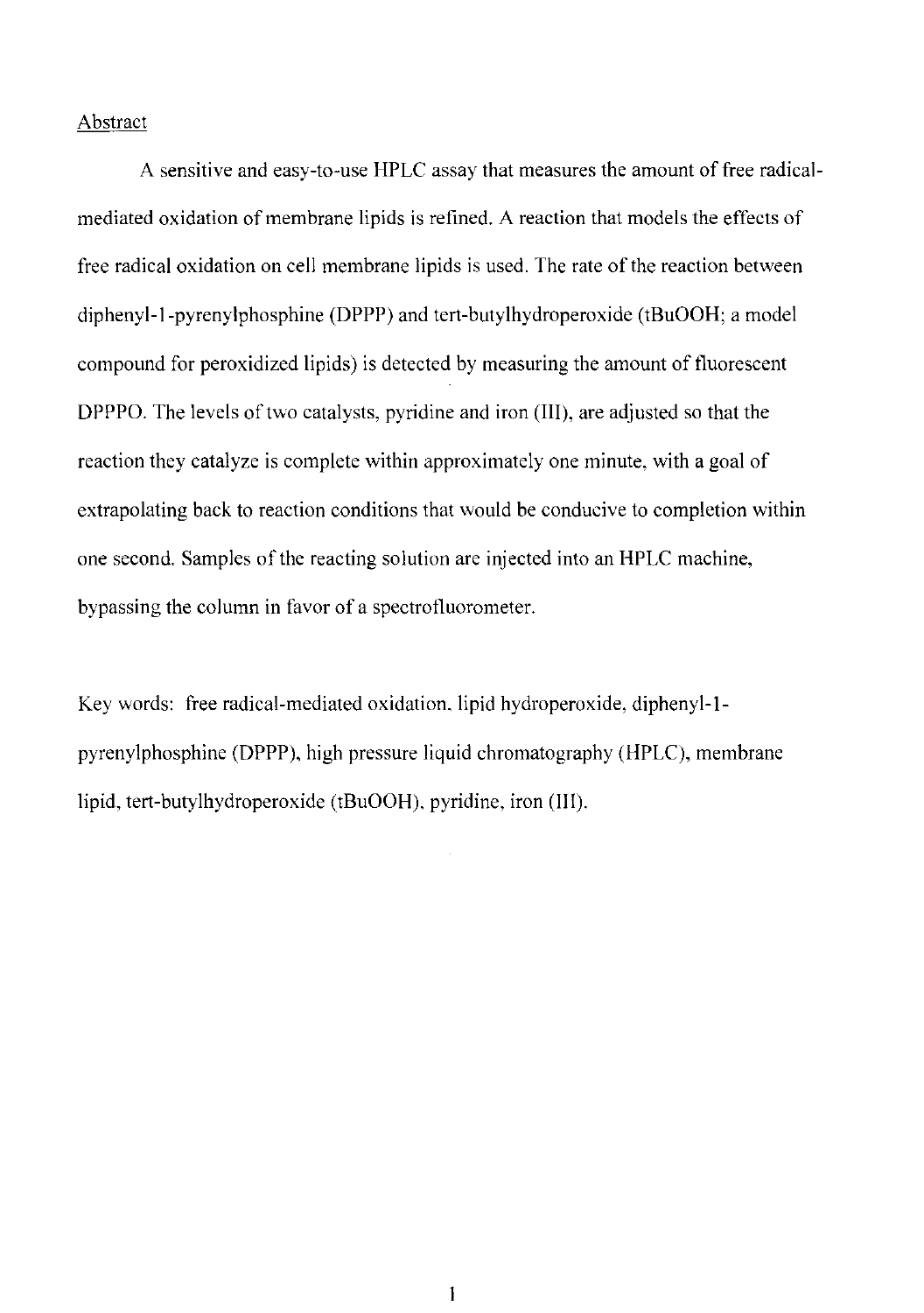#### Introduction

"You could be walking down the street when it hits you. An invisible molecule of, say, air pollution enters your body. It ricochets around inside of you, chewing up genes. Years later, seemingly out of nowhere. you're diagnosed with cancer." **[I]** 

Quotes from popular magazine articles, like the one above, use analogies that compare free radicals to tiny molecular gremlins that run around a person's body while wreaking havoc at the cellular level. Articles personify antioxidants as heroes that by reacting with free radicals can help "reel in those nasty renegades," and battle "cellular terrorism." [I] Admittedly. this gives the general population a concept that can be grasped, and informs people about the usefulness of an antioxidant-rich diet. What these popular articles fail to do though is thoroughly describe why free radicals are so dangerous at a cellular level. Popular articles. instead of describing what happens on a molecular level, offer up solutions to the free radical problem ranging from eating unusual food products like whey [2] to eating an extreme low calorie diet (about onethird fewer calories than the average person [3]

From a scientific standpoint, it is not enough to know that free radicals steal electrons from cell membranes and cause a weakening of the membrane. In order to understand what free radicals do, it is necessary to go more in-depth into the chemistry of free radical-lipid reactions.

A free radical is an atom or molecule that has an unpaired electron. Free radicals react with molecules (like lipids) they can easily pull an extra electron from. which gives the free radical a more stable electron situation. However. this makes the molecule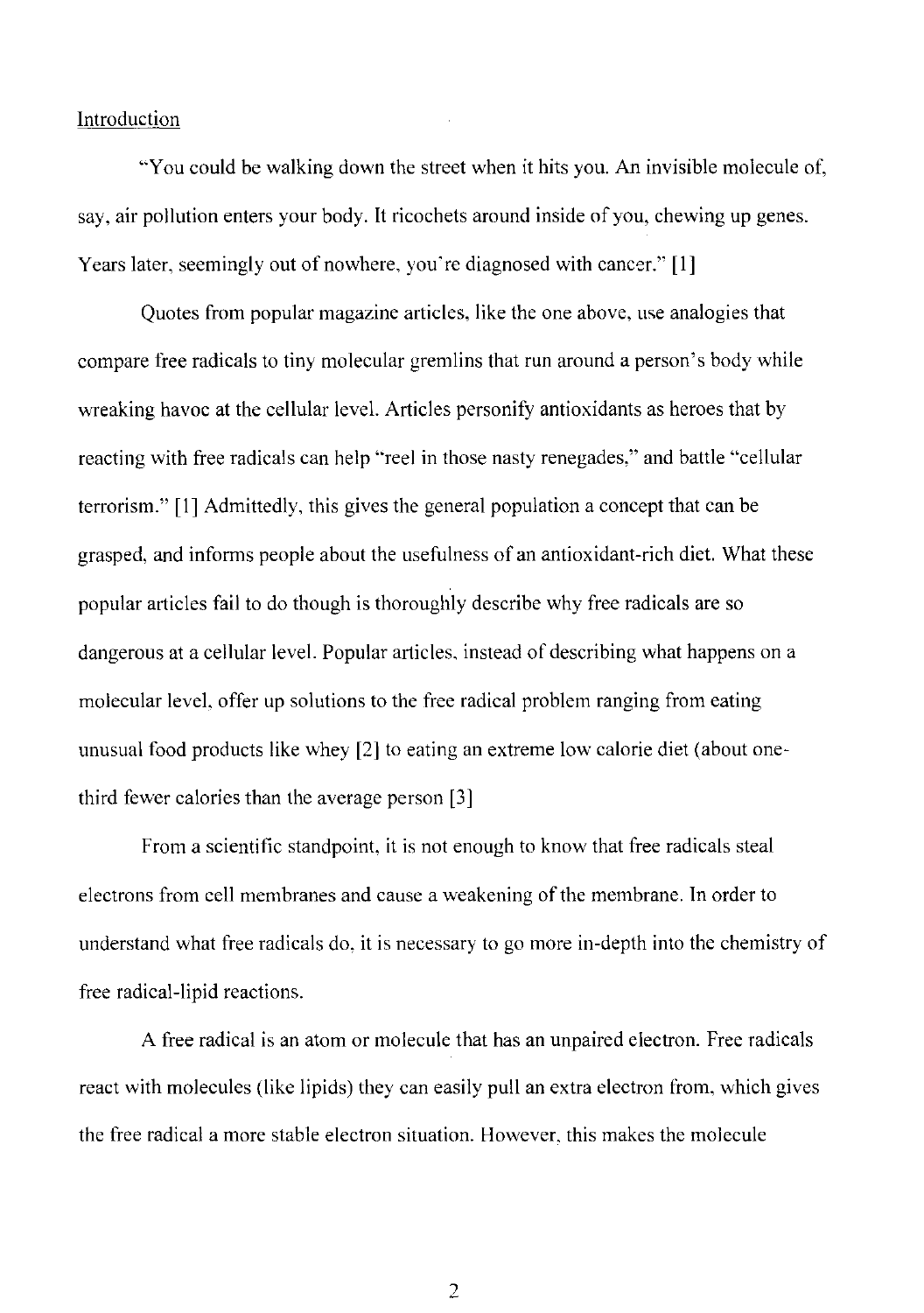vulnerable to attack by other molecules, such as oxygen, and a chain reaction begins that eventually leads to the breakdown of the membrane (see Figure 1).



hydrogen atom away from the lipid by binding with it, thus stabilizing the radical, but weakening the lipid's structure. In the second reaction, the lipid tries to stabilize itself by shifting its resonance structure, but it is still vulnerable to attack by oxygen. In the third reaction, a hydroperoxide forms and in the fourth reaction, the hydroxide group breaks away from the lipid. leaving the lipid vulnerable to further degeneration.

When free radicals attack the lipids in a cell membrane, the membrane becomes more susceptible to substances that the cell membrane would normally keep out. The fluidity of the cell membrane also decreases, which leads to a decrease in overall cell health. The effects of free radical-mediated oxidation of membrane lipids, as well as other biochemical molecules. have been a subject of study in many physiological and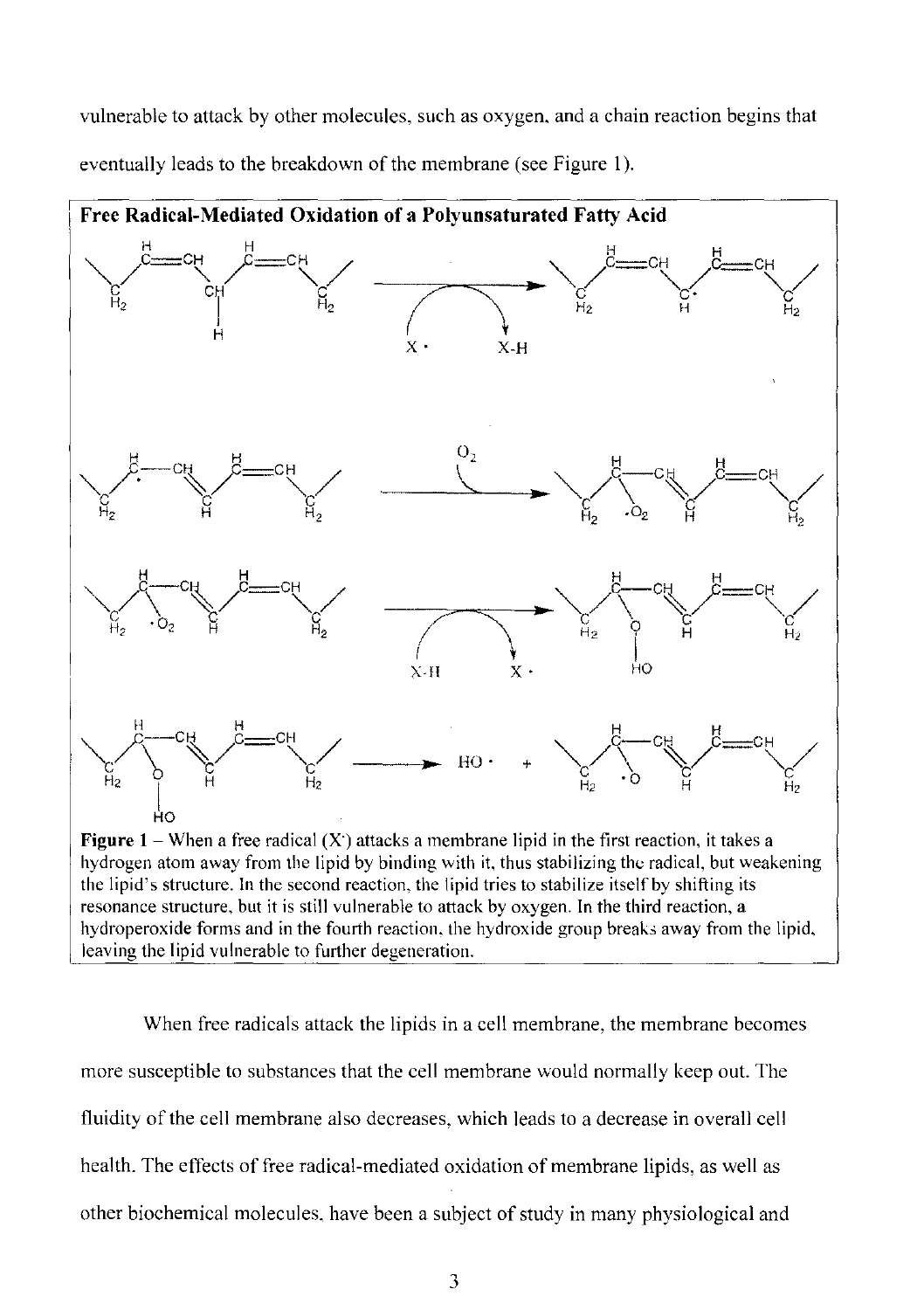biochemical studies. These studies point to the importance of understanding free radicalmediated oxidation and its role in membrane physiology and many types of pathology. Watanabe *et al.* found that oxygen-derived free radicals lead to a decrease in erythrocyte (red blood cell) membrane fluidity and morphology [4). It is also noted that increased free radical levels are found accumulated in the myocardium during ischemia and reperfusion, supporting the hypothesis that the changes in membranes caused by free radical-mediated oxidation have a significant impact on cell injury [4]. Kaneko *et al [5]*  suggest that free radical-mediated lipid peroxidation. by increasing membrane penneability and loss of membrane integrity, may influence the activities of enzymes bound in the membrane, which also compromise the health of the cell (in Kaneko *et al's* research [5], possibly depressing heart sarcolemmal  $Ca^{2+}$ -pump activity).

There is an obvious value to research dealing with free radical-mediated oxidation. Ifthe mechanisms behind free radical-mediated lipid peroxidation can be elucidated. new methods to combat free radicals and their damaging effects can be developed. One of the challenges in such research is to find sensitive and easy-to-use methods that measure the oxidative damage done by free radicals.

Iodometric determination of hydro peroxides is one method used to determine the amount of damage done to a lipid by a free radical [6]. Hydroperoxides react with  $\Gamma$ according to this equation:

$$
ROOH + 2 H+ + 2 I+ \rightarrow ROH + H2O + I2
$$
 [6]

Since the exact stoichiometry of this reaction is well known. it can easily be used to determine the amount of hydroperoxide in a lipid, which indicates to what extent free radicals have damaged the lipid membrane [6]. In this method, the  $I_2$  produced by the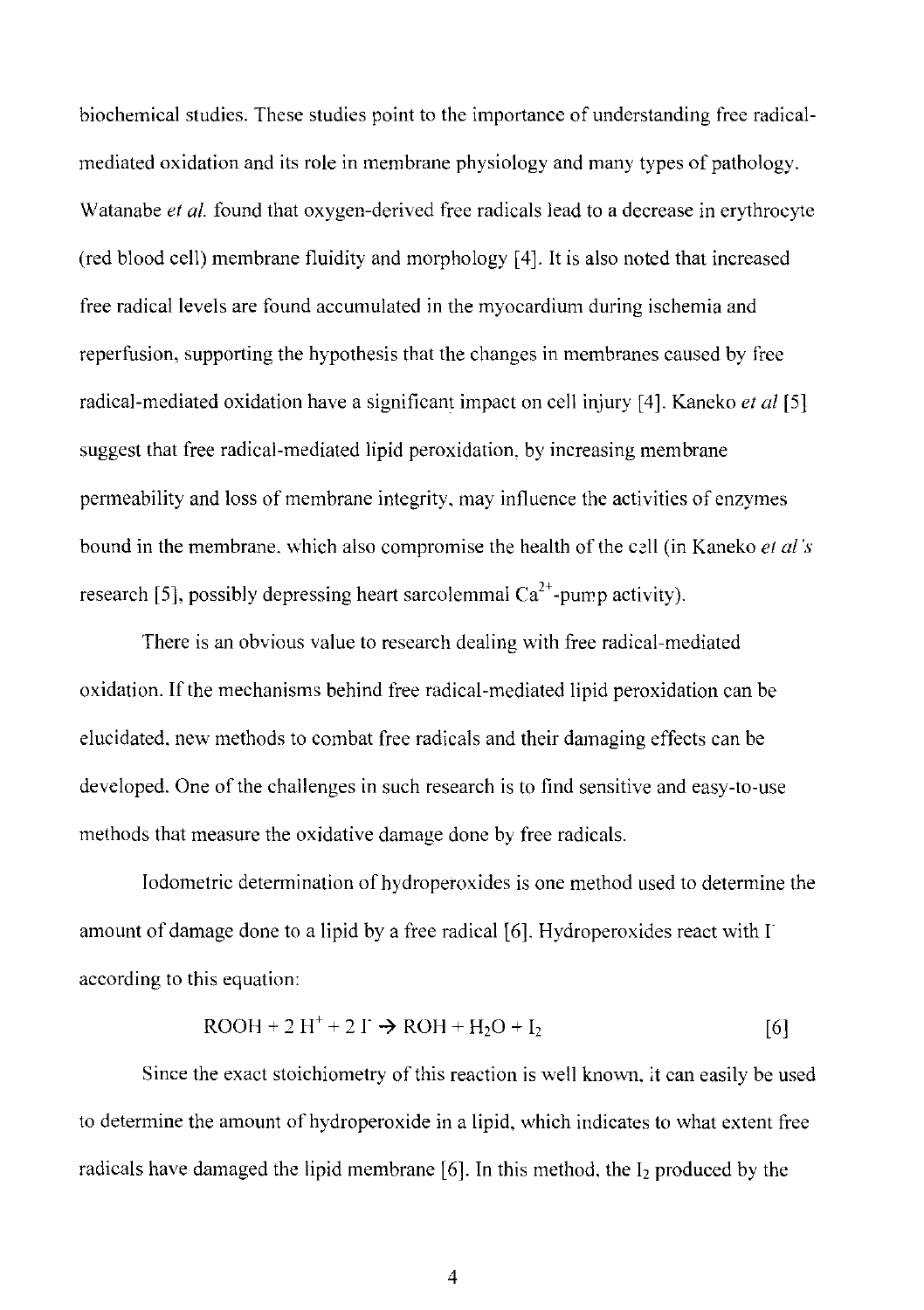reaction with the hydroperoxide, ROOH, can be measured by measuring the  $I_3$  which is formed in the presence of excess iodide, according to the following equation:

$$
\Gamma + I_2 \leftrightarrow I_3 \tag{6}
$$

This method has a sensitivity of approximately  $0.2 - 1.0$  nanomoles of hydroperoxide [6] which seems impressive, but is not as sensitive as other available methods. In addition, because of the sensitivity of acidified iodide solutions to oxygen, the iodometric assay has to be performed under anaerobic conditions, which makes it more complicated and less easy to use [6].

Another method used to determine the amount of hydroperoxides resulting from free radical-mediated oxidation is chemiluminescent flow injection. In this method, hydro peroxides are reacted with a luminescent reagent, resulting in chemiluminescence that is measured by a chemiluminescence detector [7]. The idea behind this method is similar to that of the iodometric assay [6]. The amount of chemiluminescence indicates the amount of hydroperoxide, which indicates the amount of cxidative damage done by free radicals. This method has high reproducibility and has a sensitivity level of as low as 10 picomoles of hydroperoxide [7]. However, this method requires lipid extraction before the assay can be performed, which is time consuming and complicated [7].

Yet another method for measuring free radical-mediated damage is by measuring cyclooxygenase (prostaglandin H synthase) activity stimulated by hydroperoxides [8]. The sensitivity of this method is such that there is an enzymatic response to peroxide levels as low as 10 picomoles of lipid hydroperoxides [8]. However, it is not necessarily easy to obtain cyclooxygenases [9].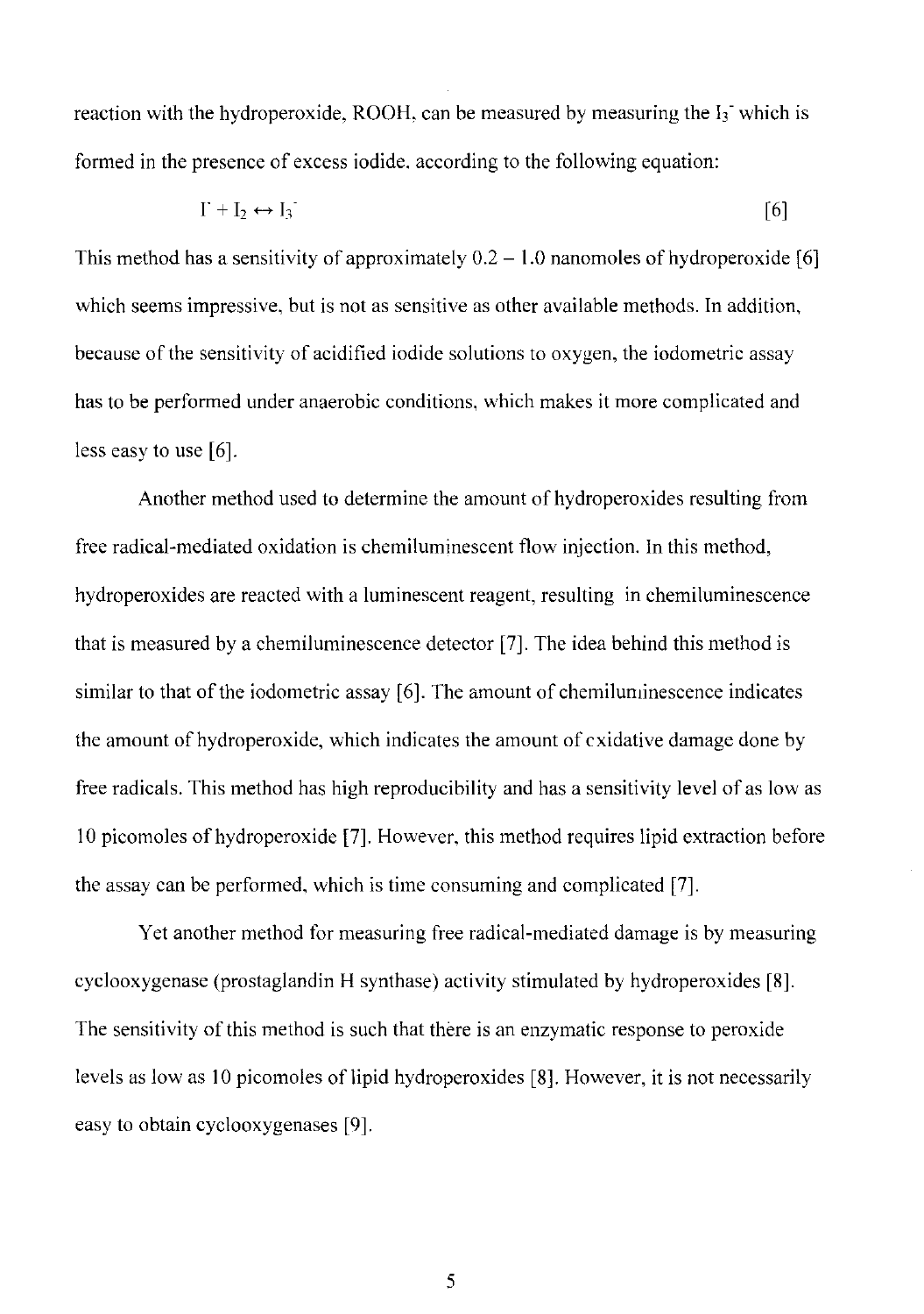While all of the methods just mentioned are able to measure levels of peroxidized lipids, each have their drawbacks. There is a need for a sensitive assay that uses high pressure liquid chromatography (HPLC) to determine the amount of lipid hydroperoxides generated by free radical-mediated oxidation. This research attempts to design and refine a new HPLC assay for lipid hydroperoxides that is both sensitive and easy to use.

The backbone of this assay is the reaction between the lipid hydroperoxides and a compound called diphenyl-l-pyrenylphosphine (DPPP). DPPP has been deemed best for reactions with lipid hydroperoxides because it has high sensitivity of hydroperoxide levels, high reactivity with hydroperoxides. stability against oxidation with atmospheric oxygen and is relatively easy to prepare [9]. DPPP is also useful in an assay of lipid hydroperoxides because it does not react with unoxidized lipids or antioxidation agents [9]. Additionally, DPPP can be used as a fluorescent probe to measure free radicalmediated lipid peroxidation in live cells [10]. Fluorescence is generated when DPPP reacts with peroxides to create DPPPO (see Figure 2). which allows for easy measurement.



**Figure** 2 - The lone electron pair on the phosphorous quenches the fluorescence of the pyrene. When oxygen from the peroxide binds to the phosphorous, the lone pair (now in a double bond between oxygen and phosphorous) can no longer quench the pyrene. which results in fluorescence that can be detected by a spectrofluorometer.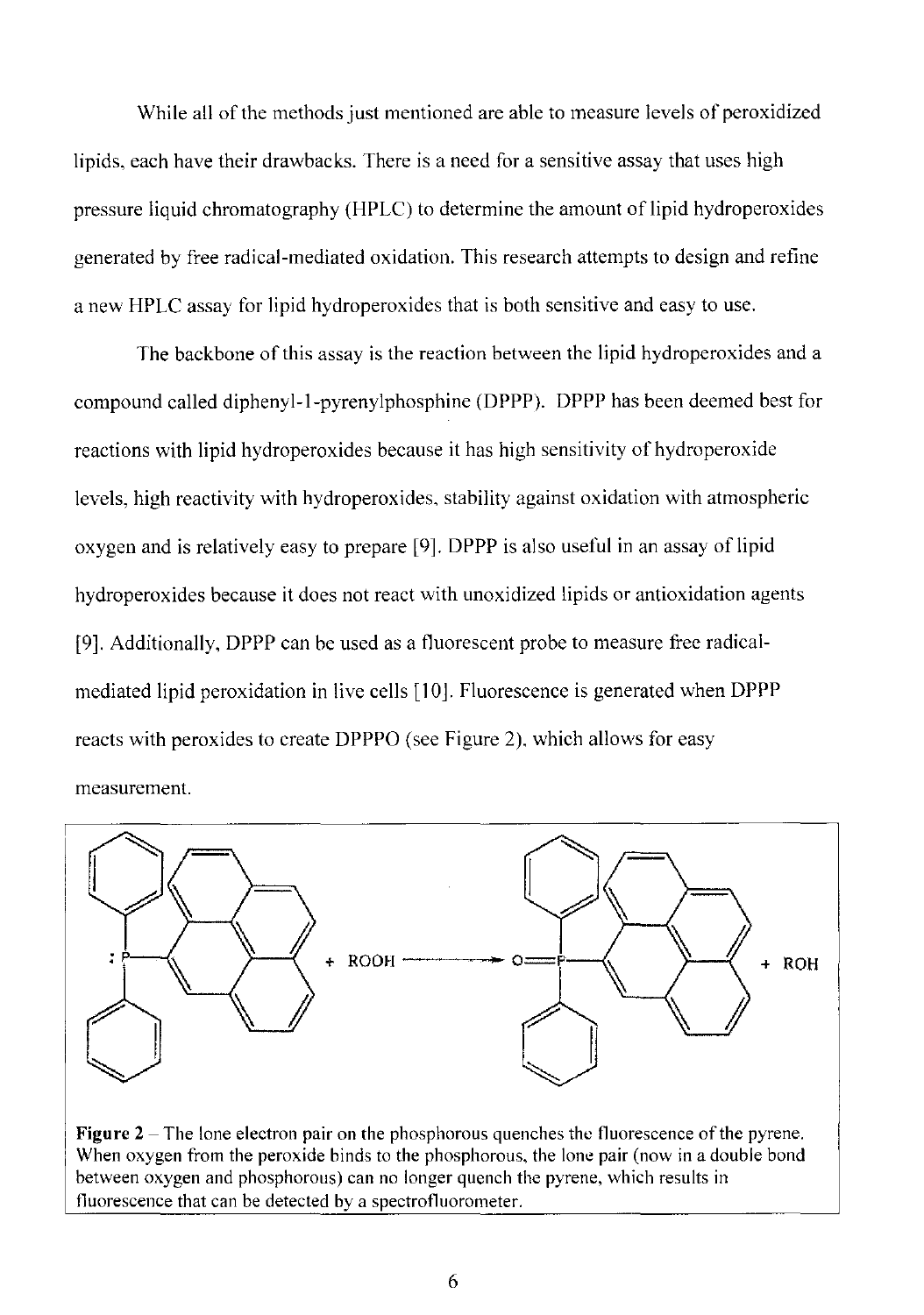The sensitivity of DPPP to hydroperoxides is below the picomole level. A standardized curve of DPPPO (Graph 1) shows that there are measurable fluorescent areas for just 0.05 picomoles of DPPPO, which indicates the high sensitivity of this assay.



**Graph 1** – This standardized curve of DPPPO concentrations (in pmoles) demonstrates the high potential sensitivity of an assay that uses DPPP to measure hydroperoxide concentrations. There is a reliable, reproducible fluorescent area produced by less than I (0.05) picomole.

Again, the foundation of this assay is the knowledge that there is a stoichiometric relationship between the amount of lipid hydroperoxides and the amount of DPPPO [10]. This means that the amount of DPPPO measured (via fluorescence detection) is equal to the amount of lipid hydroperoxides, which is ultimately a quantifiable indication of the damage done by free radical·mediated oxidation.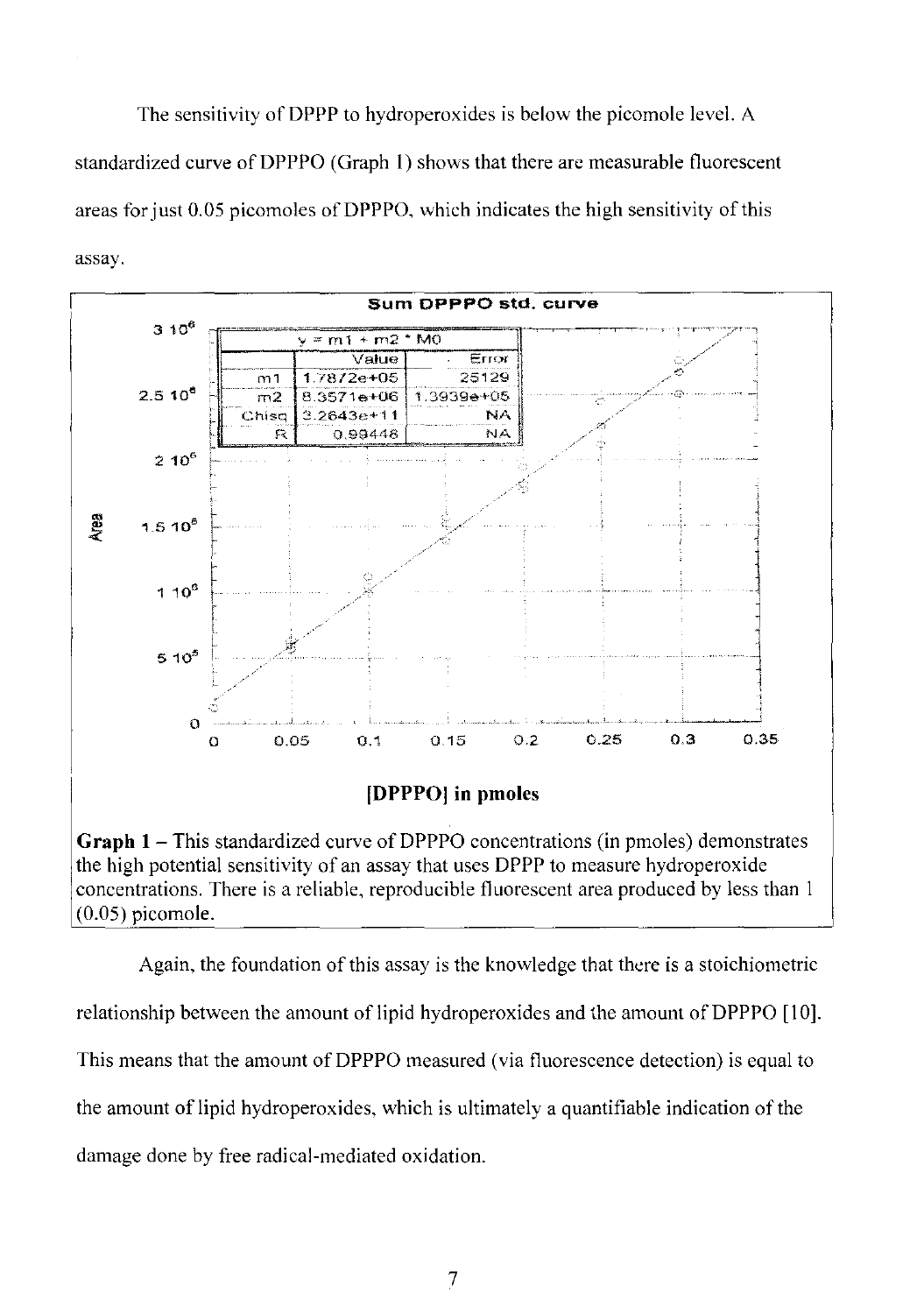Besides being sensitive to lipid hydroperoxides of less than 1 picomole, the assay has the advantage of being easy to use. As mentioned before, DPPP is easy to synthesize and is selectively reactive with only lipid hydroperoxides [9]. Also, the lipid hydroperoxide sample does not have to be extracted pre-assay and the solvent (chloroform methanol) and the catalysts (iron III and pyridine) are easily obtained and are not dangerous to use.

An analogous reaction modeling the reaction between a lipid hydroperoxide and DPPP can be used to refine this assay. In these experiments, DPPP is reacted with tertbutylhydroperoxide (tBuOOH) in a solvent of chloroform-methanol (CHCl $_3$ :MeOH) with the help of catalysts iron III ( $Fe<sup>3+</sup>$ ) and pyridine.

The ultimate goal within this research is to adjust catalyst levels so that the reaction between DPPP and tBuOOH is complete within one second. One second is the timeframe needed for use in a HPLC assay. However, there is no possible way to mix the reaction solution and inject a sample into the HPLC apparatus within a one second timeframe. Thus, the current research is really an attempt to adjust catalyst levels so that the reaction between DPPP and tBuOOH will be complete within one minute. Once this objective is completed. an extrapolation can be performed to determine the conditions needed for the reaction to be complete within one second.

In terms of reaction rate, the reaction between DPPP and tBuOOH can be described as a second order type I reaction:

reaction rate =  $k$  [tBuOOH] [DPPP]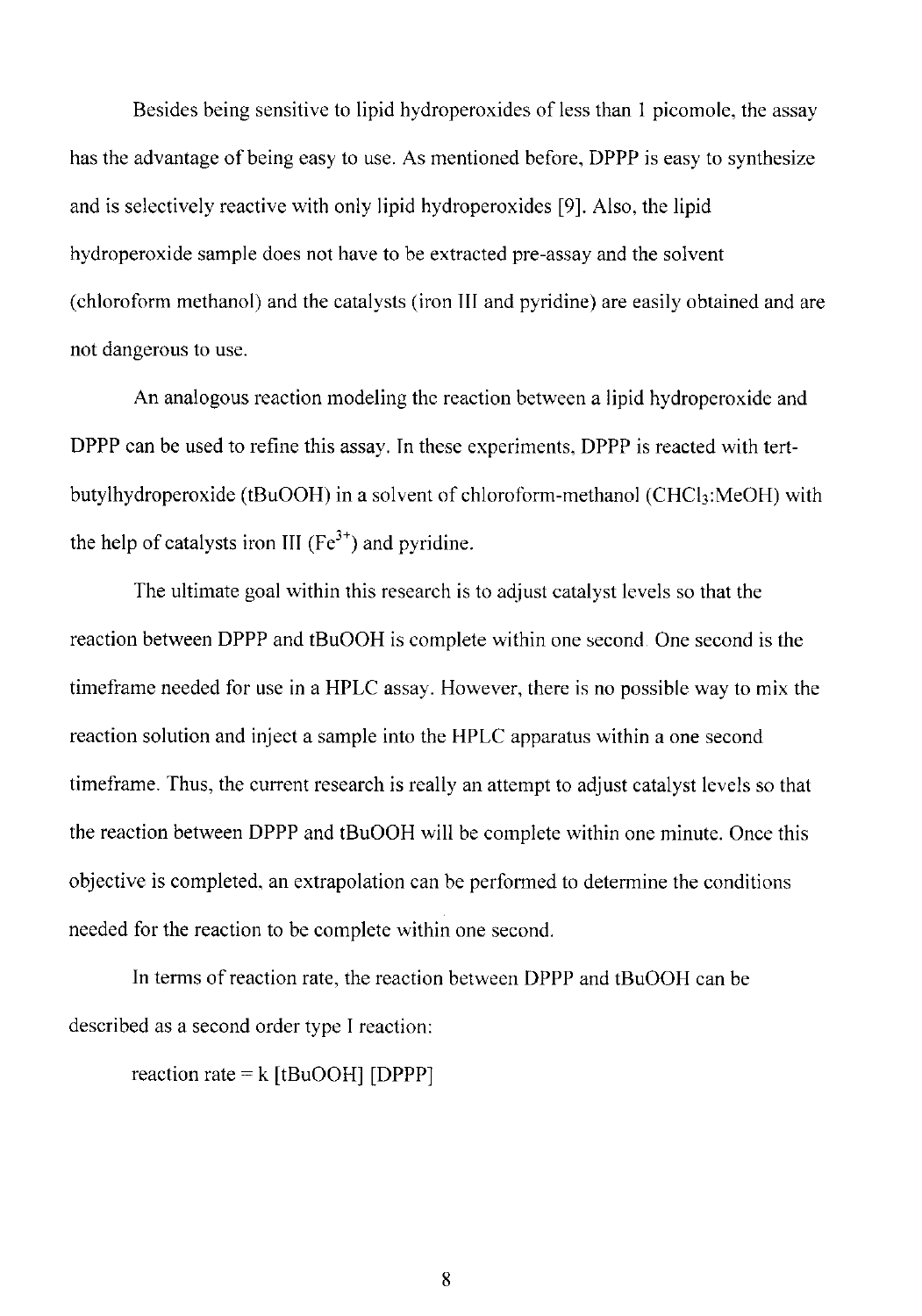However, in the current research, the concentration of DPPP is in great excess, and creates a pseudo-first order reaction:

reaction rate =  $k$  [tBuOOH]

This rate equation simplifies the calculations needed to determine the conditions of the assay, adding to the ease of use of this assay.

One of the immediate goals of the experiments was to level out the fluorescent peaks. These peaks indicate. by fluorescent area, the amount of DPPPO is present in each injected sample. With an ideal reaction that completes within one minute, the fluorescent peaks seen after the addition of tBuOOH would be level (not increasing or decreasing in height). This could indicate that the reaction between tBuOOH and DPPP has completed by the time of the first injection (about one minute after the addition of tBuOOH) (see Figure 3). However, if fluorescent peaks increase after the addition of tBuOOH to the reaction solution, it could indicate that the reaction between DPPP and tBuOOH is still continuing and is producing DPPPO (see Figure 4).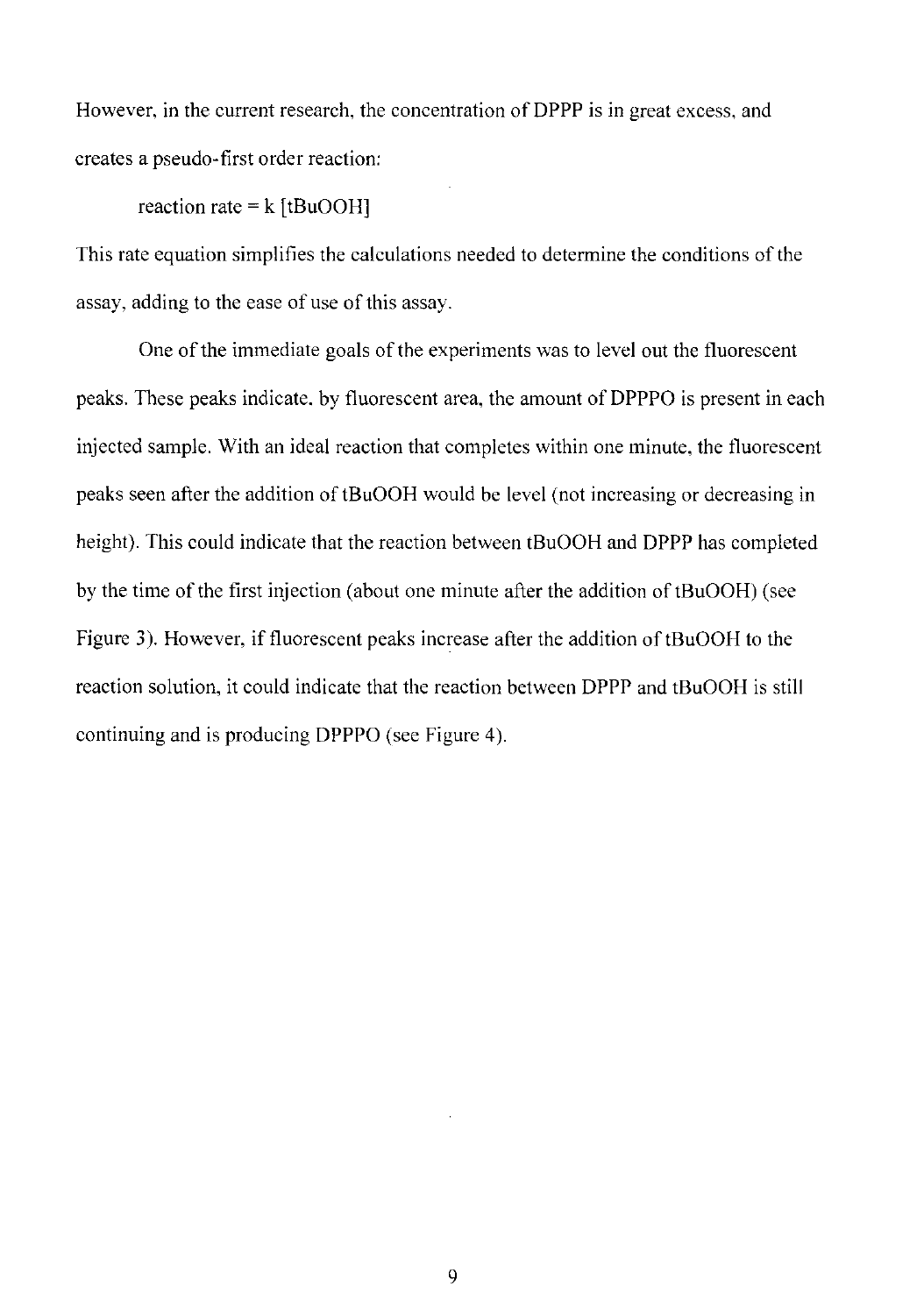

**Figure 4** -These two actual fluorescent readouts help to illustrate one of the objectives of the experiment. On the left, the peaks keep increasing, which could indicate :hat the reaction between DPPP and tBuOOH is not yet finished, On the right, the fluorescent peaks seem to be leveling out, which could indicate that the catalysts have been adjusted so that by the first injection. the reaction between tBuOOH and DPPP is nearly complete,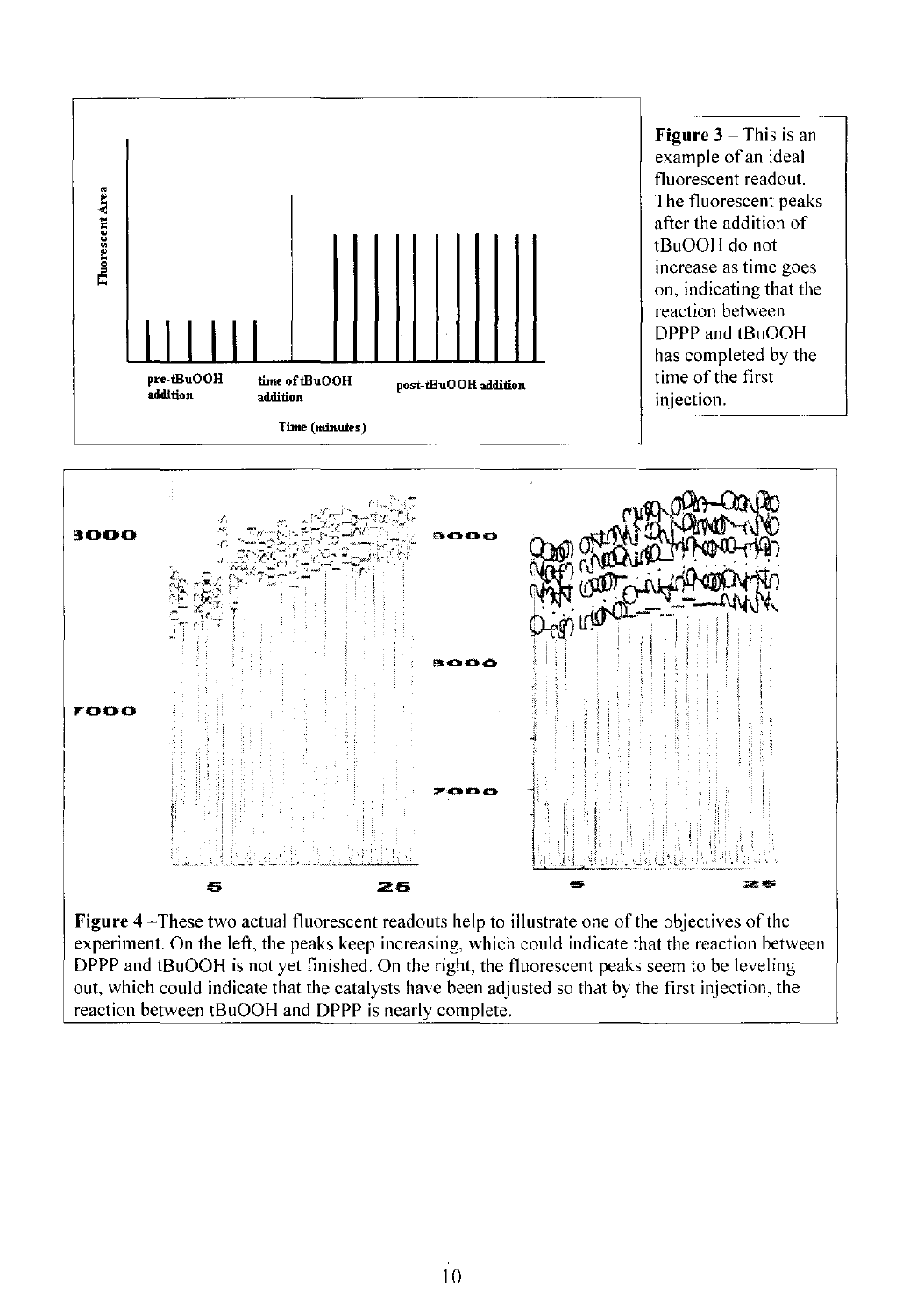In an attempt to get results similar to the ideal results in Figure 3, we have been varying the levels of the two catalysts,  $Fe^{3+}$  and pyridine. The reaction between tBuOOH and DPPP proceeds too slowly without catalysts for use in an HPLC assay (see Graph 2)



Addition of  $Fe<sup>3+</sup>$  and pyridine increases the rate of the reaction, as seen in Graphs 3 and 4 (next page).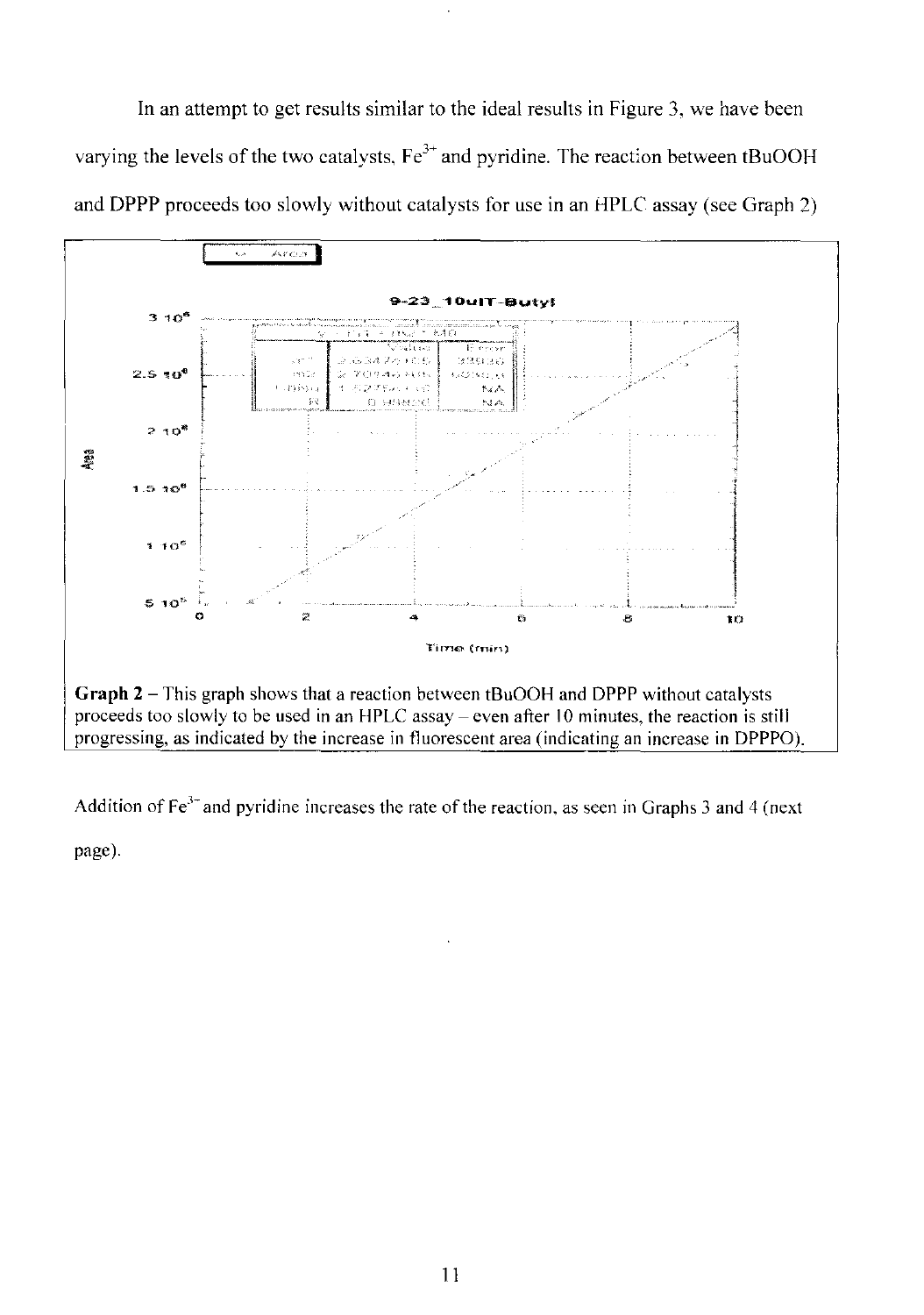

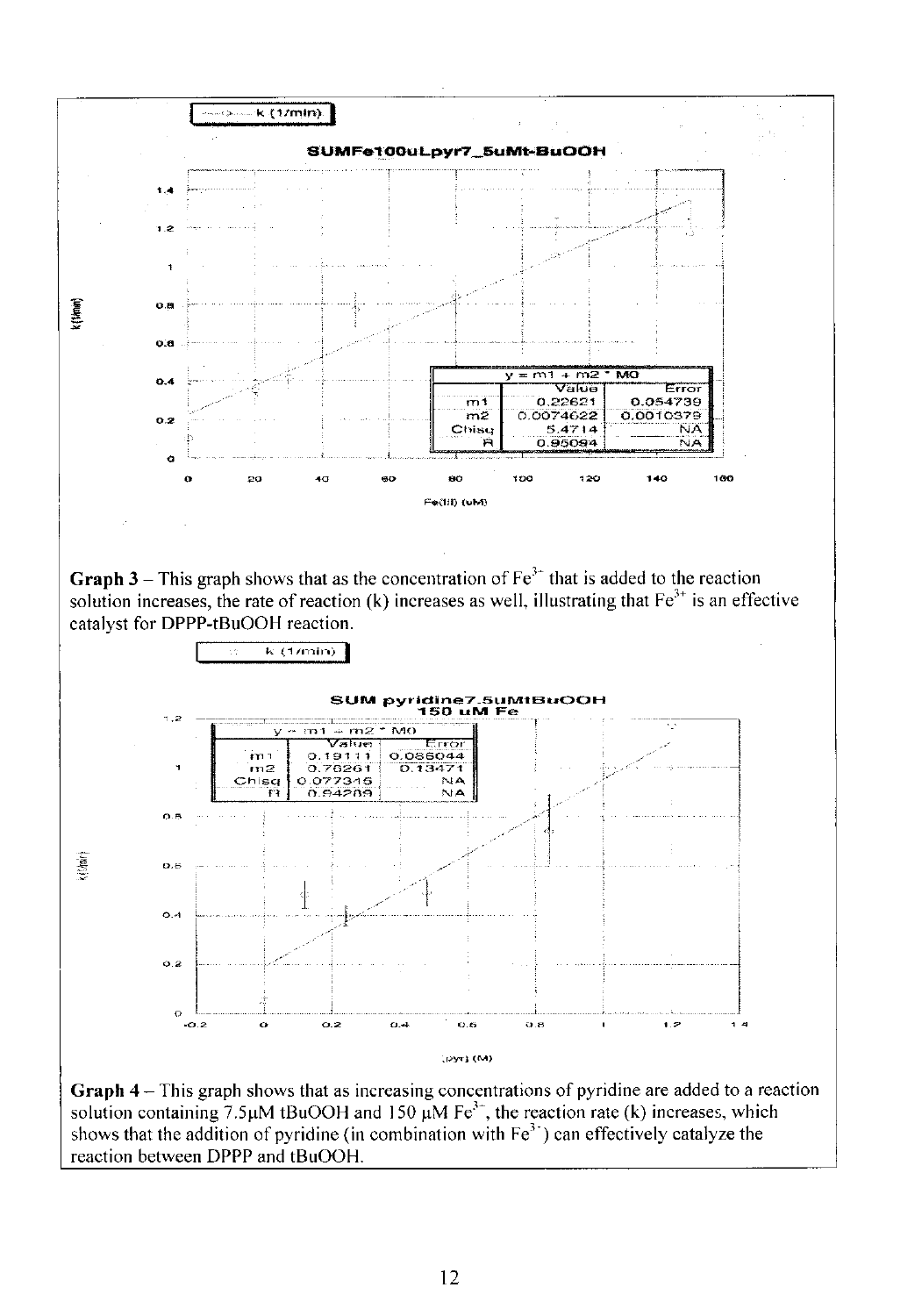#### Materials and Methods

#### *HPLC apparatus*

A Waters-600 MS System Controller was used to monitor and control the flow of 1 mL/min CHCl<sub>3</sub>:MeOH and to bypass the column in favor of sending the injected samples through a Shimadzu Fluorescence Spectromonitor RF-530. Emission wavelength was set at 380 nm and excitation wavelength was set at 352 nm, with a range of 16. The flow rate for all experiments was 1 mL/minute and for all experiments, CHCl<sub>3</sub>:MeOH was used for the flow.

# *Varying amounts of Fe*<sup>3+</sup>

The effect on reaction rate caused by varying amounts and concentrations of  $Fe<sup>3+</sup>$ was tested by using a reaction solution that consisted of 50  $\mu$ L of 1.2M pyridine, 40  $\mu$ L of Img/mL DPPP in CHCl<sub>3</sub>:MeOH, and enough solvent (CHCl<sub>3</sub>:MeOH) to make up a total solution volume of 1 mL, depending on the volume of  $Fe^{3+}$  used.

The DPPP solution was made each week, and stored in the freezer. A 1:10,000 dilution of 7M tBuOOH was made daily before the day's experiments. The  $Fe^{3+}$  solution was made by mixing FeCl<sub>3</sub> in MeOH (methanol), and could be kept at room temperature until the entire solution was used. The pyridine was also kept at room temperature.

The entire reaction solution was mixed immediately before the experiment, and 6  $\mu$ L samples were injected at a rate of approximately one injection per minute into the HPLC unit, by which they were directed into the spectrofluorometer. After a baseline of the fluorescence of the reagents was established,  $2 \mu L$  of the 1:10,000 diluted tBuOOH sample was added to the reaction solution and the solution was mixed via shaking. After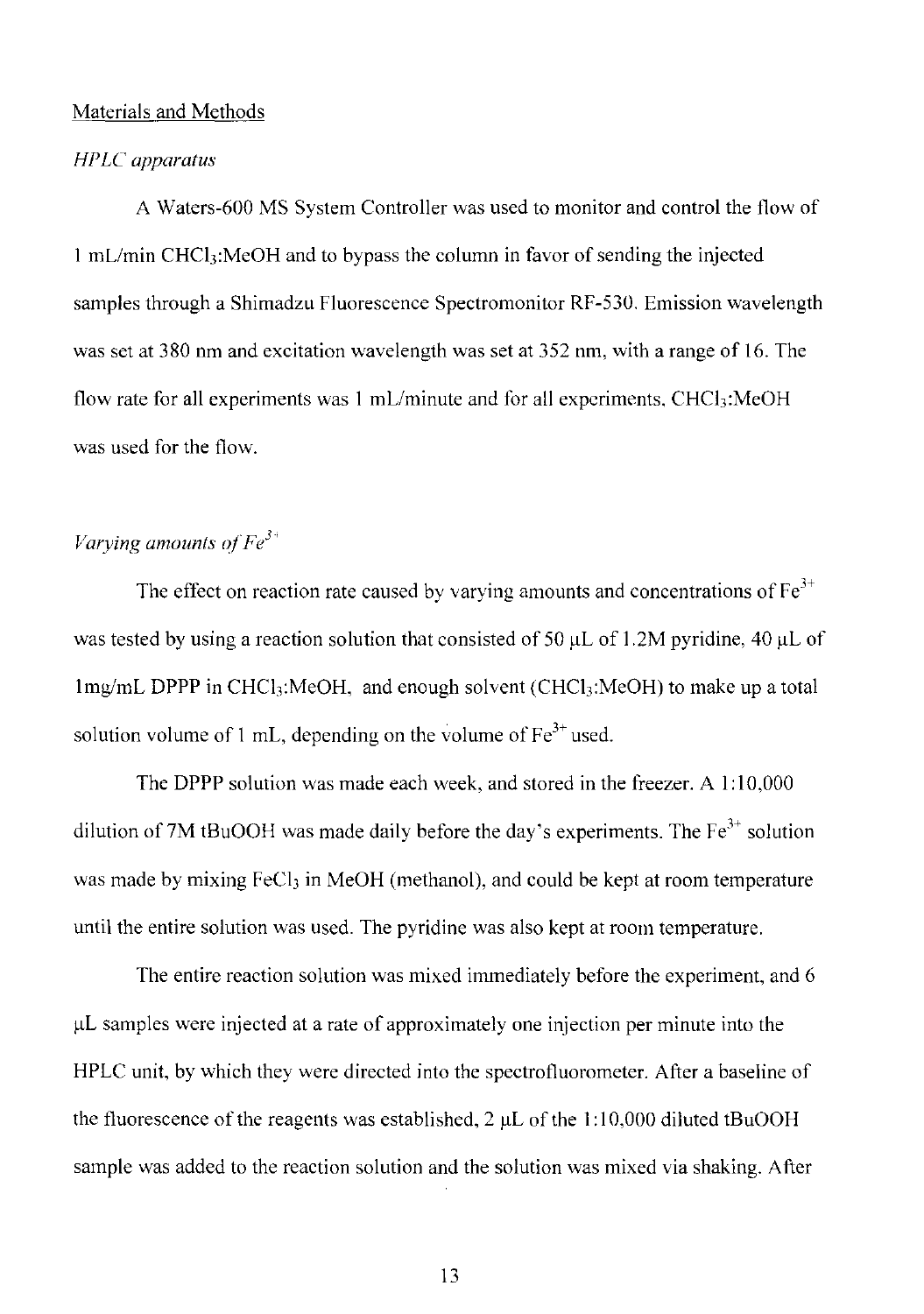mixing, another  $6 \mu L$  of the sample was injected into the HPLC unit, and this was continued for approximately 20 minutes at a rate of approximately one injection per minute, in order to give an accurate picture of the progress and rate of the reaction.

## *Varying concentrations of tBuOOH*

To determine the optimum dilution of 7M tBuOOH, various dilution experiments were performed. Each experiment began by mixing a reaction solution of  $50 \mu L$  1.2M pyridine, 40 µL 1 mg/mL DPPP in CHCl<sub>3</sub>:MeOH, 150 µL of .01 M Fe<sup>3+</sup>, and 760 µL CHCl3:MeOH, totaling 1 mL of reaction solution.  $6 \mu L$  samples of this solution were injected via the HPl.C unit into the spectrofluorometer at a rate of approximately one injection per minute to achieve a baseline fluorescence. After a baseline was established, 10 µL of a diluted solution of tBuOOH in MeOH is added to the reaction solution and mixed. Then  $6 \mu L$  samples of the reacting solution were injected at a rate of approximately one injection per minute.

# *Varying amounts of pyridine*

The procedure for testing varying amounts of pyridine was similar to that used for testing varying amounts of Fe<sup>3+</sup>. The reaction solution before the addition of 10  $\mu$ L of 1:1 million diluted 7M tBuOOH totaled 1 mL and consisted of 150  $\mu$ L 0.01M Fe<sup>3+</sup> (in MeOH), 40 µL of .01mg/mL DPPP (diluted in CHCl<sub>3</sub>:MeOH), varying amounts of 1.2M pyridine and enough CHCl<sub>3</sub>:MeOH to make up the rest of the 1 mL of solution.

The same experimental procedure used for testing varying amounts of  $Fe<sup>3+</sup>$  and tBuOOH applies here as well.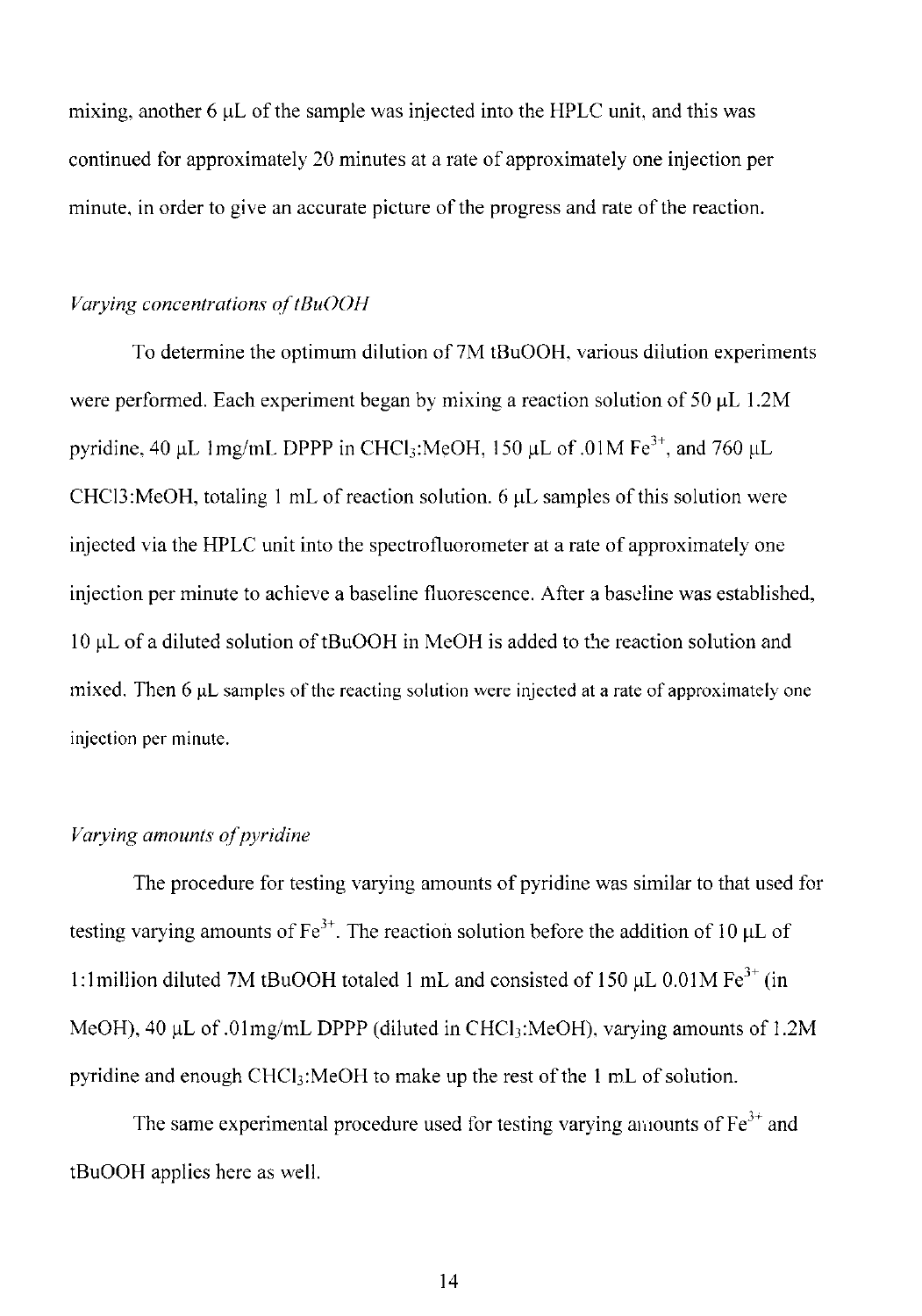There were also additional experiments that attempted to find the effect of pyridine levels on the reagent solution (without the addition of  $10 \mu L$  1: I million diluted 7M tBuOOH.) In these experiments, the reaction solution consisted of 150  $\mu$ L .01M Fe<sup>3+</sup> (in MeOH),  $40 \mu L$ .  $01 \text{mg/mL}$  DPPP (in CHCl<sub>3</sub>:MeOH), the experimental amount of 1.2M pyridine. and enough CHCi):MeOH to create a total of lmL of reaction solution. 6 fiL samples of the reaction solution were injected and the fluorescent peaks of those samples were measured via a spectrofluorometer for a period of 20-30 minutes.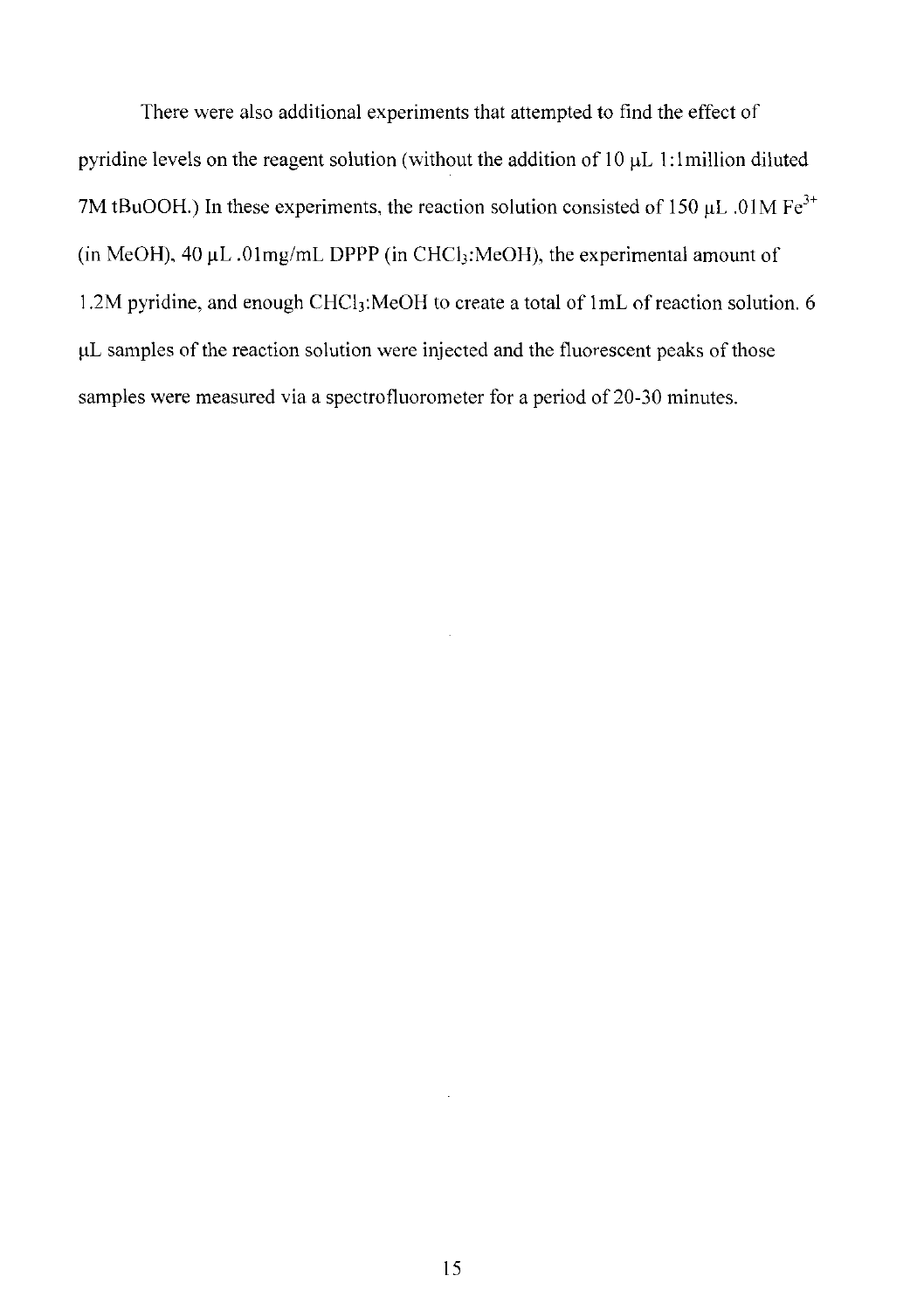## Results and Discussion

# *Determination of optimum Fe3 ' concentration*

Experimental results of the effects of varying volumes and concentrations of the catalyst  $Fe<sup>3+</sup>$  are presented in Table 1.

| $\overline{Fe}^{3+}$<br>concentration and volume | Slope    | Error       |
|--------------------------------------------------|----------|-------------|
| $.8 \text{ mL}$ $.006 \text{ M}$                 | 5.93E-05 | $1.21E-0.5$ |
| .9mL .006 M                                      | 7.32E-05 | 1.12E-05    |
| .9 mL .0012 M                                    | 2.4E-05  | 3.94E-06    |
| .06mL .01 M                                      | 4.33E-05 | $2.81E-06$  |
| 150 µL .01 M                                     | 1.87E-05 | 5.13E-06    |

Table 1 - Comparison of Slopes of Varying Volumes and Concentrations of Fe<sup>3+</sup>

Testing of the effects of various concentrations and volumes of  $Fe<sup>3+</sup>$  on the reaction between tBuOOH and DPPP suggests that (based on calculations of the slopes of the post-tBuOOH-addition peaks, see Table 1) 150  $\mu$ L of .01M Fe<sup>3+</sup> brings the reaction closer to completion by the time of the first injection of the solution after the addition of tBuOOH to the reaction mixture.

#### **Determination of Optimum tBuOOH dilution**

The goal of experiments to find an optimum tBuOOH dilution was to find the dilution of tBuOOH that, when reacted with DPPP, would give the smallest noticeable difference (distinguishable to the eye) between the fluorescent peaks pre-tBuOOH addition and post-tBuOOH addition. It was also important that the dilution be relatively simple.

AI: 1 million dilution of tBuOOH satisfied these requirements well. The dilution was relatively easy to prepare, and there was a noticeable difference between the peaks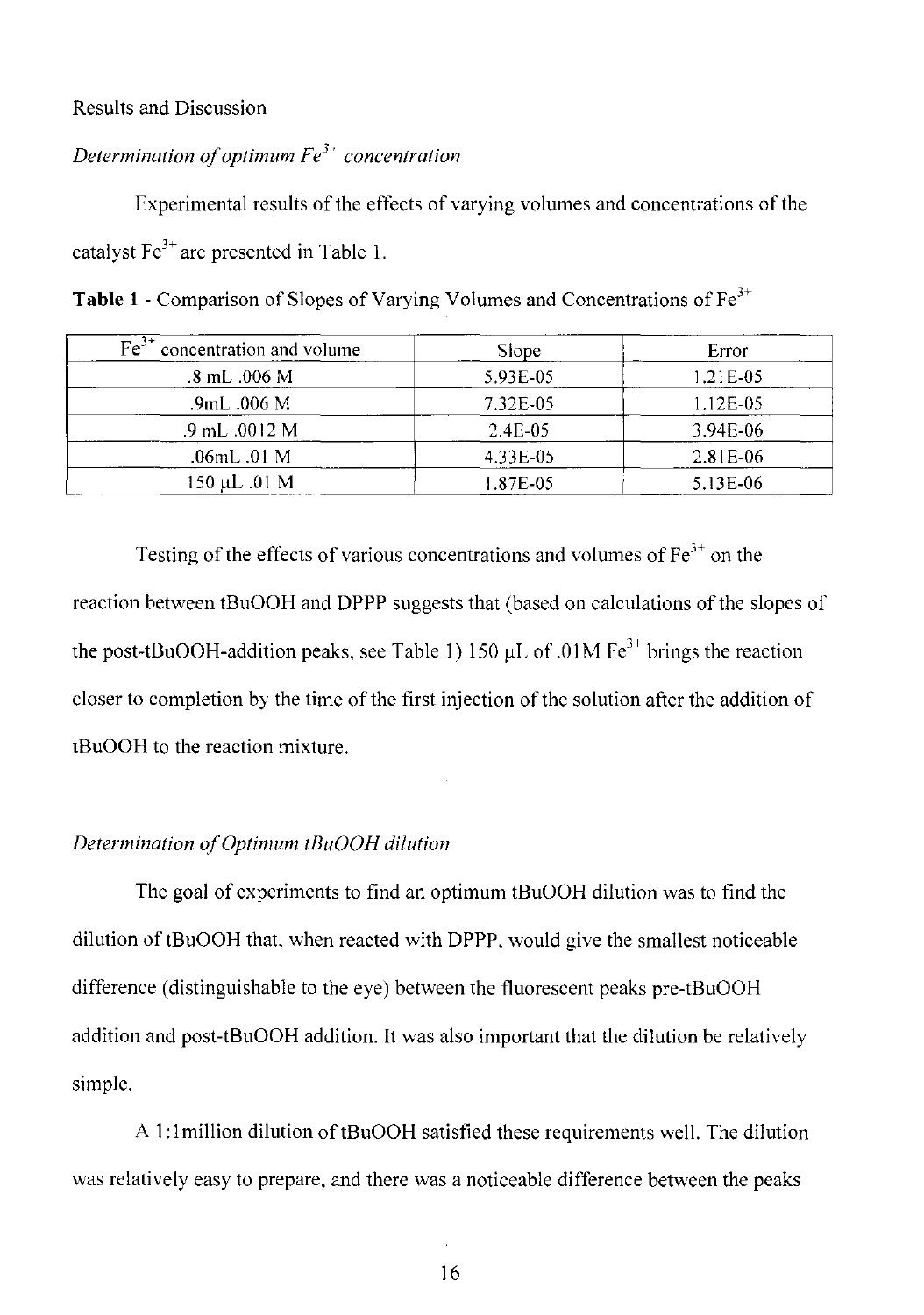pre- and post-tBuOOH addition. The other dilution that was tested (I: 1.5million) was more difficult to prepare. had an unreliable difference between the pre- and post-tBuOOH peaks and that difference was not nearly as noticeable as that found when the I: I million dilution was used.



**Figure** 5 - Comparison of 1:1 million dilution of7M tBuOOH (on left) and 1:1.5 million dilution of 7M tBuOOH on the right.

*Determination of optimum 1.2M pyridine volume* 

125 μL, 140 μL, 150 μL, 160 μL, 250 μL, 300 μL, 325 μL, 375 μL and 425 μL amounts of 1.2 M pyridine were each utilized in separate experiments to find the effect of each on the post-baseline peaks. Graph 5 shows the comparison of the resulting slopes of the peaks.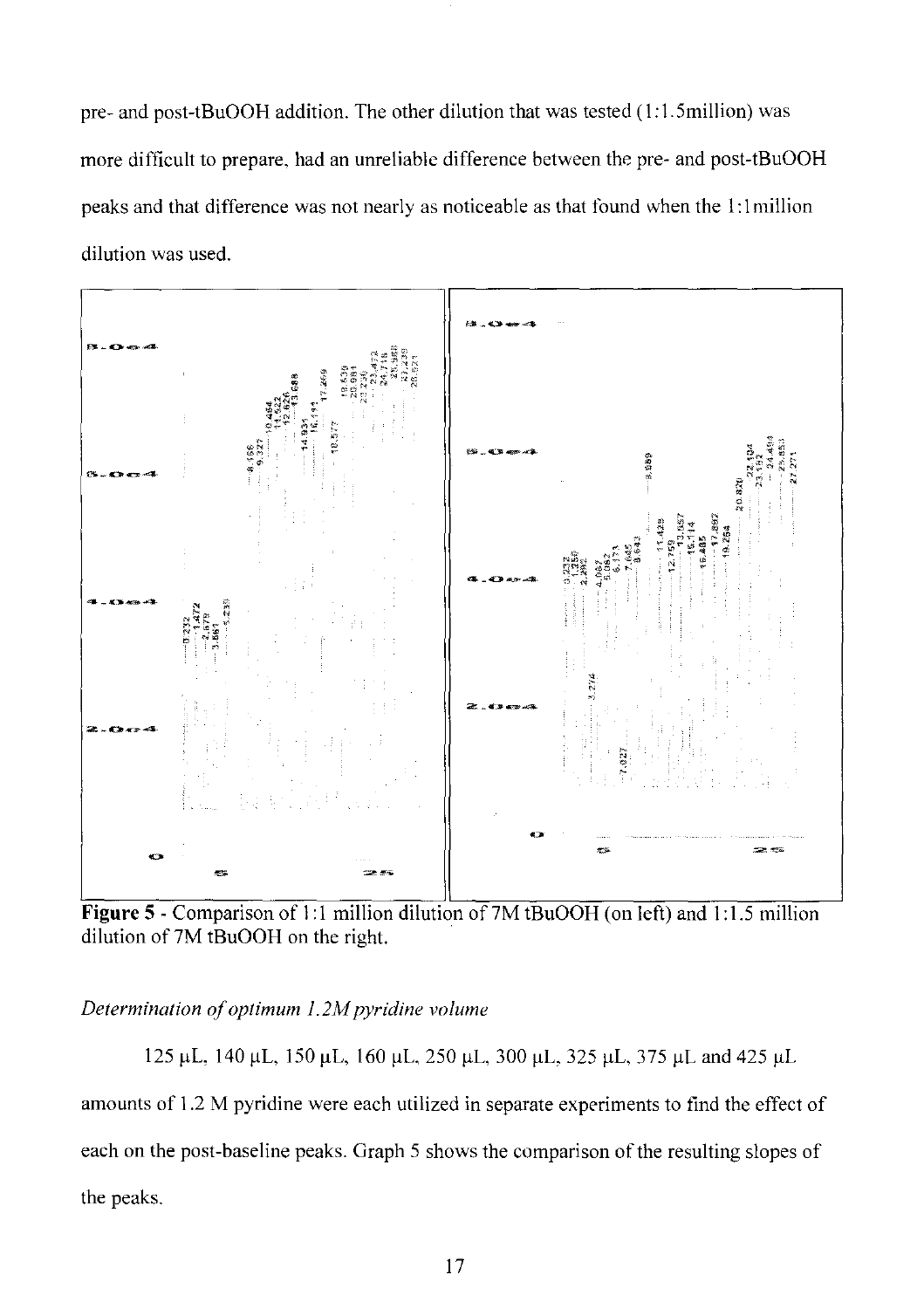

In order to gain a more descriptive graph of the results, the error was added into

the graph (see Table 2 and Graph 6),

**Table** 2 - Comparison of pyridine concentrations, and the slope (and its error) of the resulting peaks

| Pyridine Concentration $(\mu L)$ | Slope  | Error    |
|----------------------------------|--------|----------|
| 125                              | 190.63 | 21.11716 |
| 140                              | 115.88 | 21.68603 |
| 150                              | 99.017 | 19.60183 |
| 160                              | 146.14 | 43.38857 |
| 250                              | 172.11 | 17.83013 |
| 300                              | 82.983 | 9.627248 |
| 325                              | 43.825 | 11.43256 |
| 375                              | 148.01 | 64.33961 |
| 425                              | 288.68 | 98.96702 |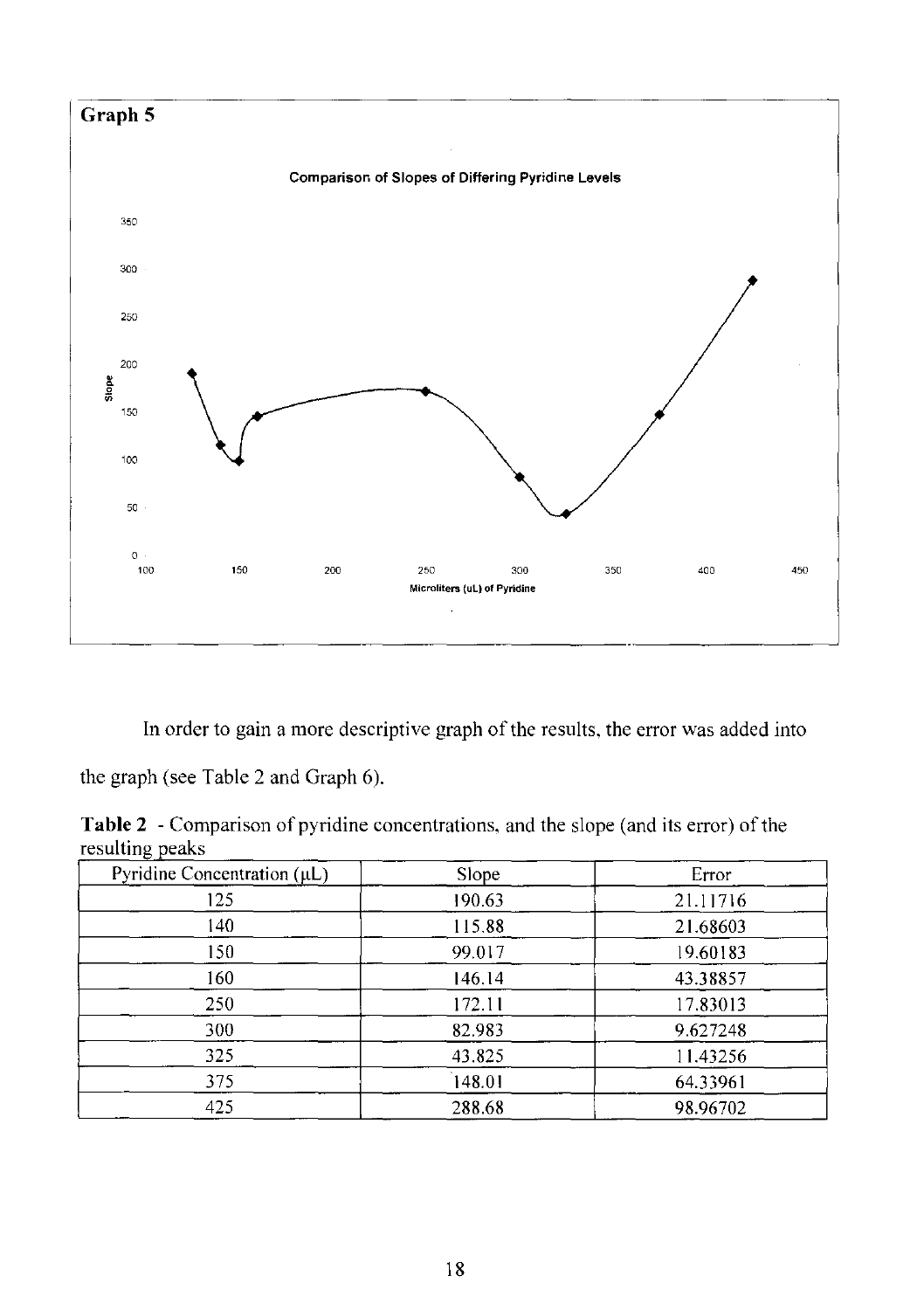

Experimentation examining the pyridine's effect on DPPP's reaction with

atmospheric oxygen yielded results shown in Table 3.

**Table 3** - Comparison of pyridine's effect on the reaction between DPPP and atmospheric oxygen

| . .<br>Pyridine volume $(\mu L)$ | Slope    | Error    |
|----------------------------------|----------|----------|
|                                  | 277.9309 | 36.9887  |
| 20                               | 233.8531 | 23.4092  |
| 150                              | 223.9687 | 10.7402  |
| 300                              | 227.3611 | 10.48685 |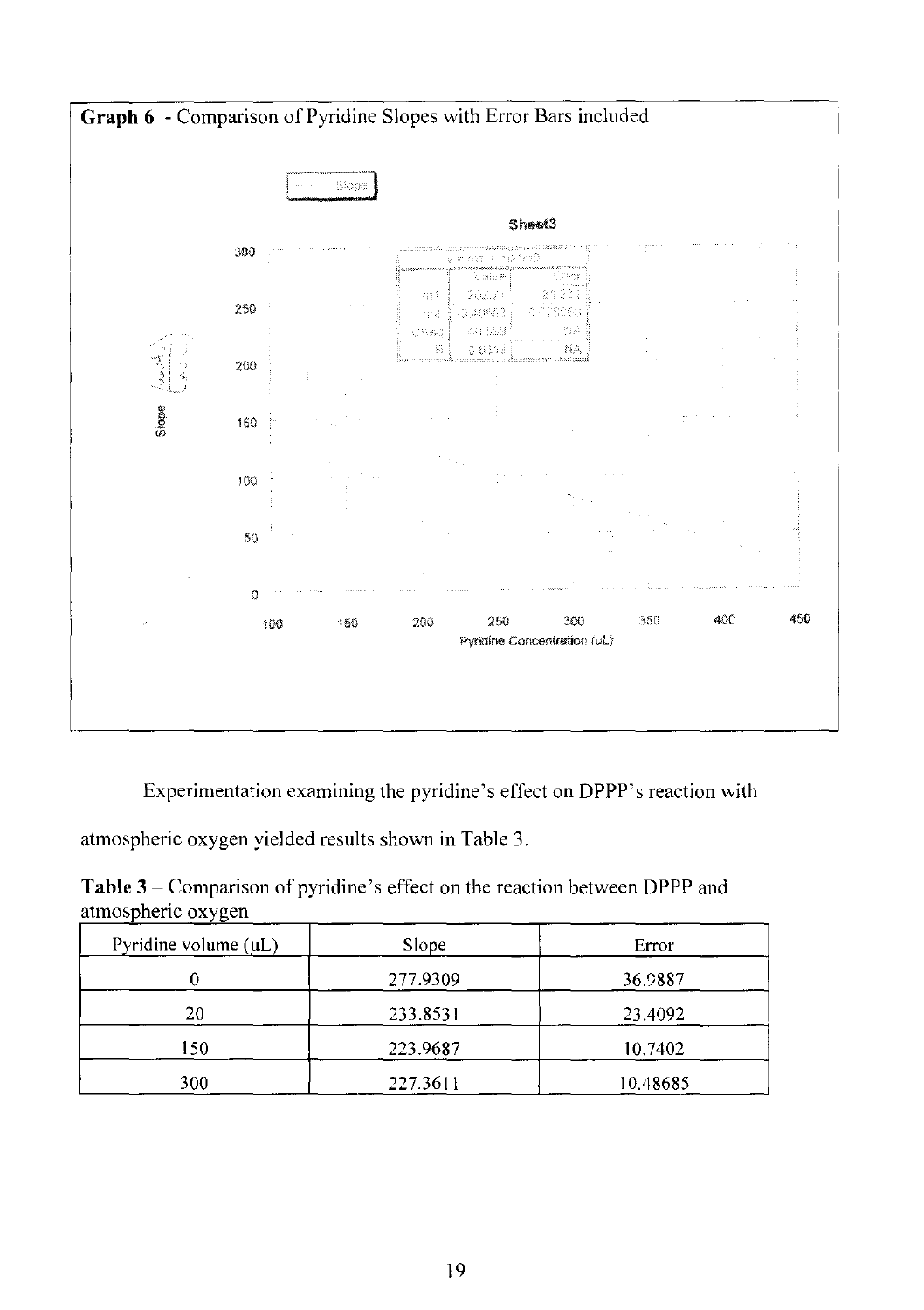It was hypothesized before performing the first pyridine experiments that increasing the pyridine volume in the reaction solution would dampen the peak increase after the addition of tBuOOH. The idea behind this hypothesis was that more pyridine would bind up any free-floating  $Fe<sup>3+</sup>$  atoms that might have been catalyzing a reaction between DPPP and atmospheric oxygen. thus increasing the peaks. However, as more experiments were performed it seemed that this hypothesis was not valid  $-$  the experimental data seemed to show that there was no consistent relationship between increasing pyridine amounts and dampening of post-tBuOOH peaks.

When considering this problem, it was initially hypothesized that perhaps as pyridine volume increases to a point where pyridine becomes more of a solvent than CHCl<sub>3</sub>:MeOH, pyridine may dissolve more oxygen from the atmosphere, which would then react with DPPP to increase the concentrations of fluorescent DPPPO. [fthat hypothesis is valid, then it would suggest that the reaction between tBuOOH and DPPP is complete by the time of the first post-baseline injection, and any increasing fluorescent peak area is due to DPPP reaction with atmospheric oxygen. Although the increasing pyridine volumes did not initially seem to linearly decrease the slopes of the postbaseline fluorescent peaks (see Graph 5). data analysis that took the error of the data sets into consideration indicated that higher pyridine concentrations did have a higher negative effect on the slope of the fluorescent peaks (see Graph 6).

In order to try to find out whether pyridine is in fact dampening fluorescent peaks by either increasing the reaction between tBuOOH and DPPP, or by inhibiting a reaction between DPPP and atmospheric oxygen, a series of experiments were run using varying amounts of pyridine along with the other reagents, but without the addition of tBuOOH.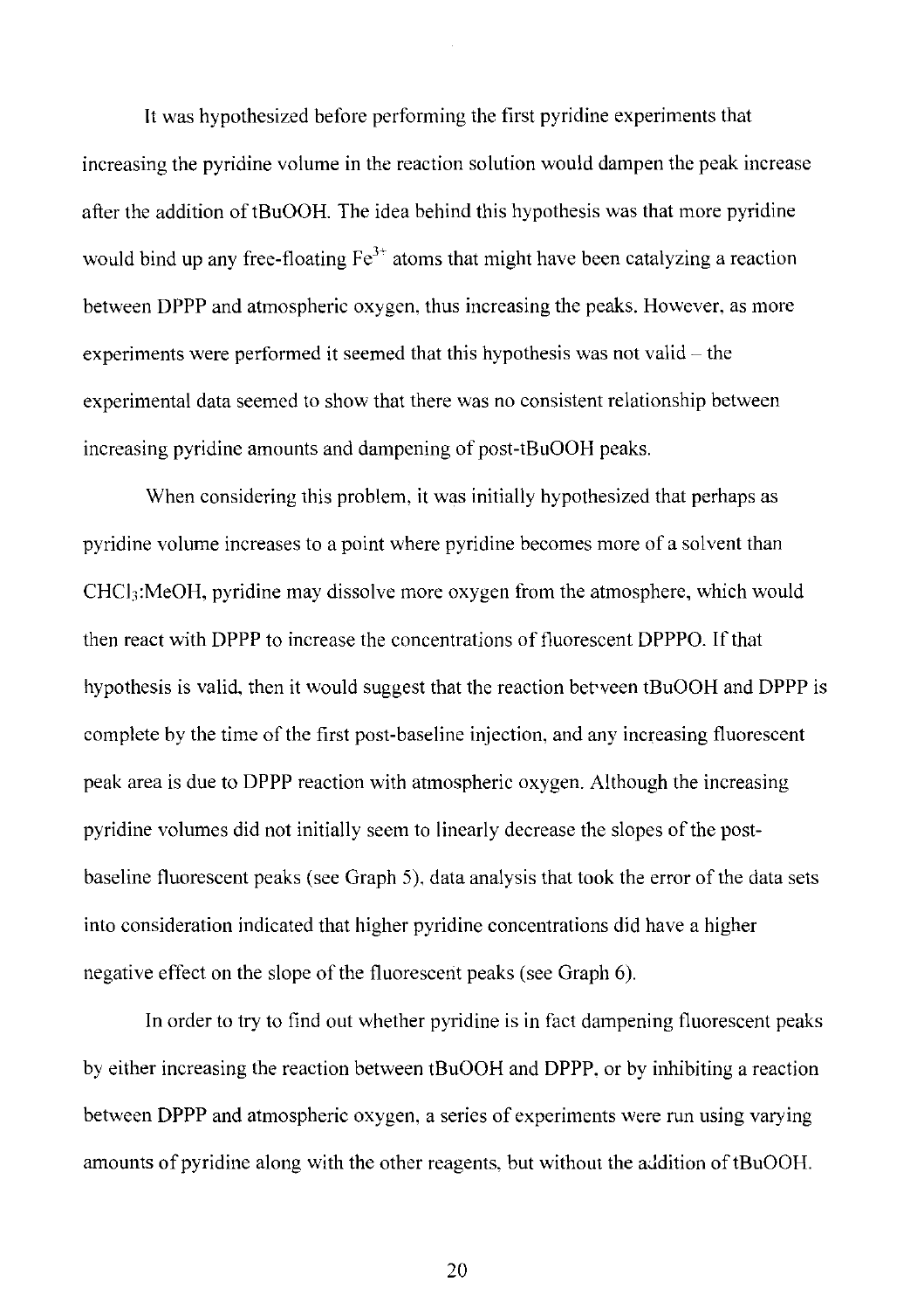The results (shown in Table 3) seem to indicate that (at least according to initial experiments) increasing volumes of pyridine do not seem to have an increasingly inhibitory effect on the reaction between DPPP and atmospheric oxygen when the errors of the slopes are taken into consideration. Further research is needed here to help elucidate pyridine's effect on the reaction.

Overall, the current research tries to refine a new HPLC assay that is easy to use and is sensitive to lipid hydroperoxide levels of less than one picomole. The precise effects of the two catalysts ( $Fe<sup>3+</sup>$  and pyridine) on the reaction between DPPP and tBuOOH (a reaction analogous to the reaction between DPPP and a lipid hydroperoxide) are still being researched. It is obvious, however, that the two catalysts increase the rate of the reaction, and hopefully can be adjusted to bring the reaction between tBuOOH and DPPP to completion within one second, so that the method can be an effective HPLC assay.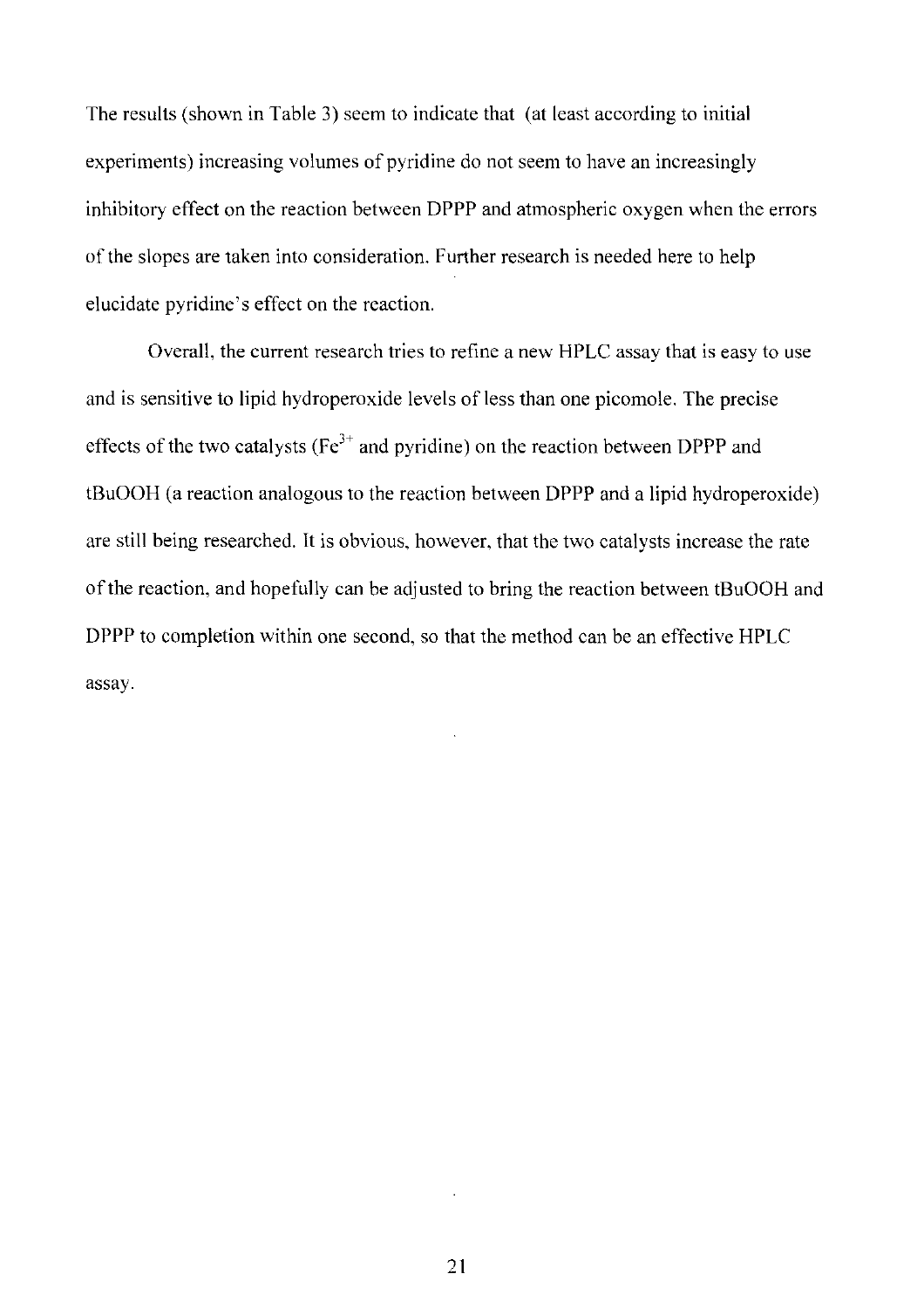Acknowledgements:

Thanks to Dr. Scott Pattison for the opportunity to participate in this research, as well as for giving unlimited guidance and patience. Thanks also go to my research partner Erin Nablo and the Ball State Chemistry Department for the facilities provided and for the general support given to me by the faculty and staff. Additional thanks are owed to the Ball State Honors College for four years of expanded learning opportunities and the true impetus to complete this capstone project.